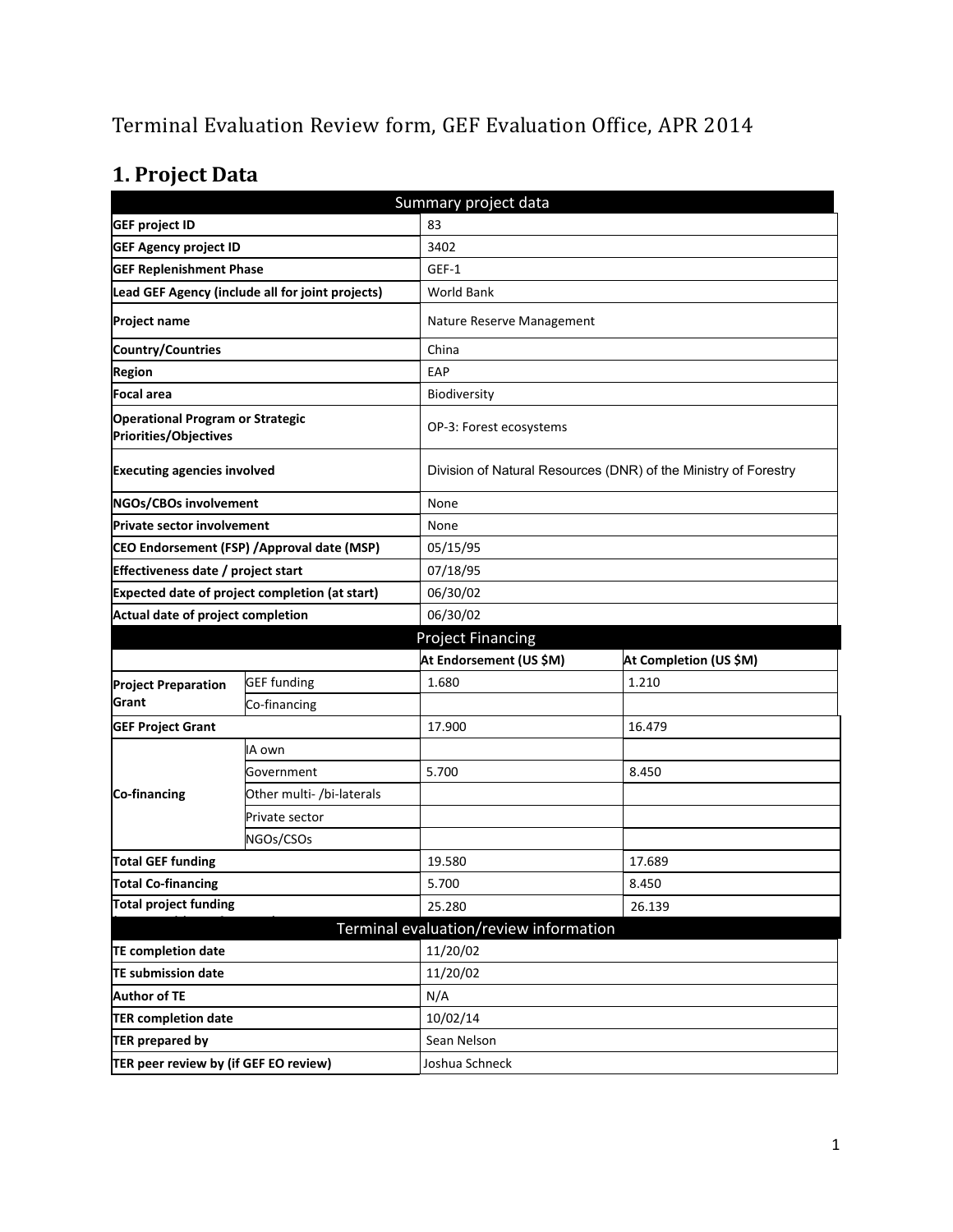## **2. Summary of Project Ratings**

| <b>Criteria</b>                           | <b>Final PIR</b> | <b>IA Terminal</b><br><b>Evaluation</b> | <b>IA Evaluation</b><br><b>Office Review</b> | <b>GEF EO Review</b> |
|-------------------------------------------|------------------|-----------------------------------------|----------------------------------------------|----------------------|
| <b>Project Outcomes</b>                   | N/R              | <b>HS</b>                               | S                                            | <b>MS</b>            |
| <b>Sustainability of Outcomes</b>         | N/R              |                                         |                                              | ML                   |
| <b>M&amp;E Design</b>                     | N/R              | N/R                                     | N/R                                          | S                    |
| <b>M&amp;E</b> Implementation             | N/R              | N/R                                     | N/R                                          | S                    |
| <b>Quality of Implementation</b>          | N/R              | <b>HS</b>                               | <b>HS</b>                                    | S                    |
| <b>Quality of Execution</b>               | N/R              | <b>HS</b>                               | <b>HS</b>                                    | S                    |
| Quality of the Terminal Evaluation Report |                  |                                         | S                                            | <b>MS</b>            |

## **3. Project Objectives**

### 3.1 Global Environmental Objectives of the project:

The project's GEO is to protect biodiversity in Chinese nature reserves, in particular the Giant Panda, the Golden Monkey and the Golden Takin. The Giant Panda is mentioned as a focus species. Their habitats were under threat from human activities like logging.

3.2 Development Objectives of the project:

The project seeks to achieve its GEO by enhancing local capacity at reserves, focusing on "innovative approaches to organization, planning, skills development, information management, and the integration of local communities into reserve management. The main focus will be on developing skills, human resources, and systems for improving protection and management at the field level" (PD, p. 3). Three species in particular will be targeted for protection: the Giant Panda, the Golden Monkey and the Golden Takin.

The project was made up of the following 5 components:

- 1) Nature Reserve Component: Improve management at 5 key reserves, along with improving local infrastructure and improving the local communities' roles in reserve management. These 5 reserves are Xishuangbanna (which is made up of 4 sub-reserves), Wuyishan, Qinling, Poyang Lake and Shennongjia.
- 2) Enterprise Restructuring Component: Set up a biodiversity land-use conflict resolution pilot project that would aim to restructure timber extraction near the Qinling Reserve Group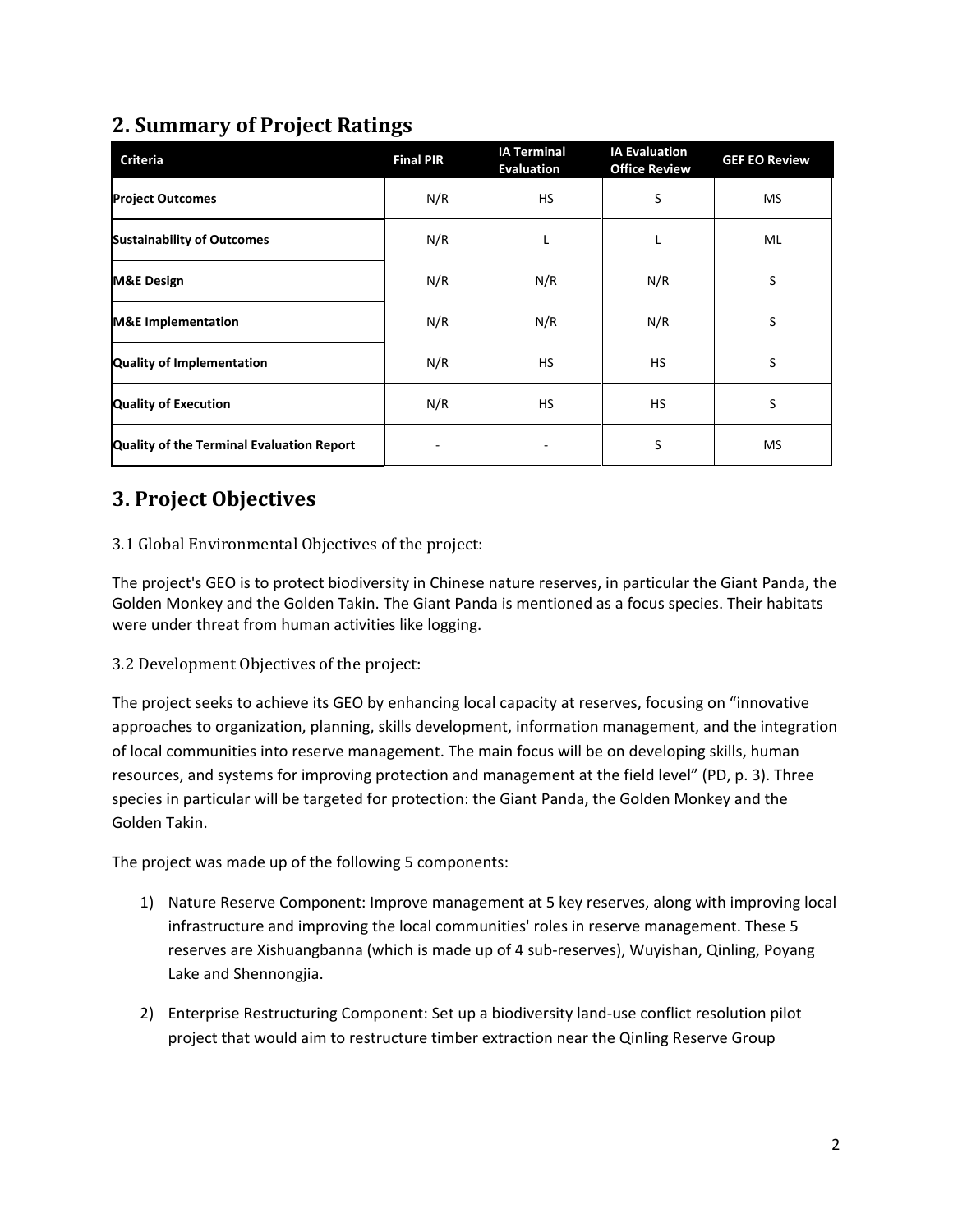- 3) Capacity Building Component: Support a team that would provide 900 person-months of training to strengthen the Ministry of Forestry (MFO) Division of Nature Reserves (DNR) and the Yunnan Province Forest Department (YPFD) Office of Nature Reserves (ONR)
- 4) Management Information System Component: Create a DOS-based database system to help improve reserve management decision making processes
- 5) Research Component: Improve the current Chinese reserve research system

3.3 Were there any **changes** in the Global Environmental Objectives, Development Objectives, or other activities during implementation?

There were **no** changes noted in the TE.

### **4. GEF EO assessment of Outcomes and Sustainability**

Please refer to the GEF Terminal Evaluation Review Guidelines for detail on the criteria for ratings.

Relevance can receive either a Satisfactory or Unsatisfactory rating. For Effectiveness and Cost efficiency, a six point rating scale is used (Highly Satisfactory to Highly Unsatisfactory), or Unable to Assess. Sustainability ratings are assessed on a four-point scale: Likely=no or negligible risk; Moderately Likely=low risk; Moderately Unlikely=substantial risks; Unlikely=high risk. In assessing a Sustainability rating please note if, and to what degree, sustainability of project outcomes is threatened by financial, sociopolitical, institutional/governance, or environmental factors.

Please justify ratings in the space below each box.

| 4.1 Relevance | Rating: Satisfactory |
|---------------|----------------------|
|---------------|----------------------|

This project is relevant to the GEF under GEF Operational Program 3: Forest ecosystems, which seeks to protect and conserve globally significant biodiversity in forest ecosystems. In addition, the Chinese government had recently passed New Environmental Protection and Wildlife Conservation Laws in 1989 and ratified the Convention on Biological Diversity in 1993. Protecting the Giant Panda, which lived on some project reserves, was a particular focus for the government. Finally, the State Commission on Environmental Protection in 1994 approved a Biodiversity Conservation Action Plan (BAP) that was developed with help from the GEF Pre-Investment Facility (PRIF).

Note: This document rates project effectiveness slightly lower than the TE does, which rated project outcomes as "Satisfactory." This is due to the failure to find new employment for most of the Changqing Forestry Bureau's former employees despite this component's high cost and the low adoption rates of the Management Information System.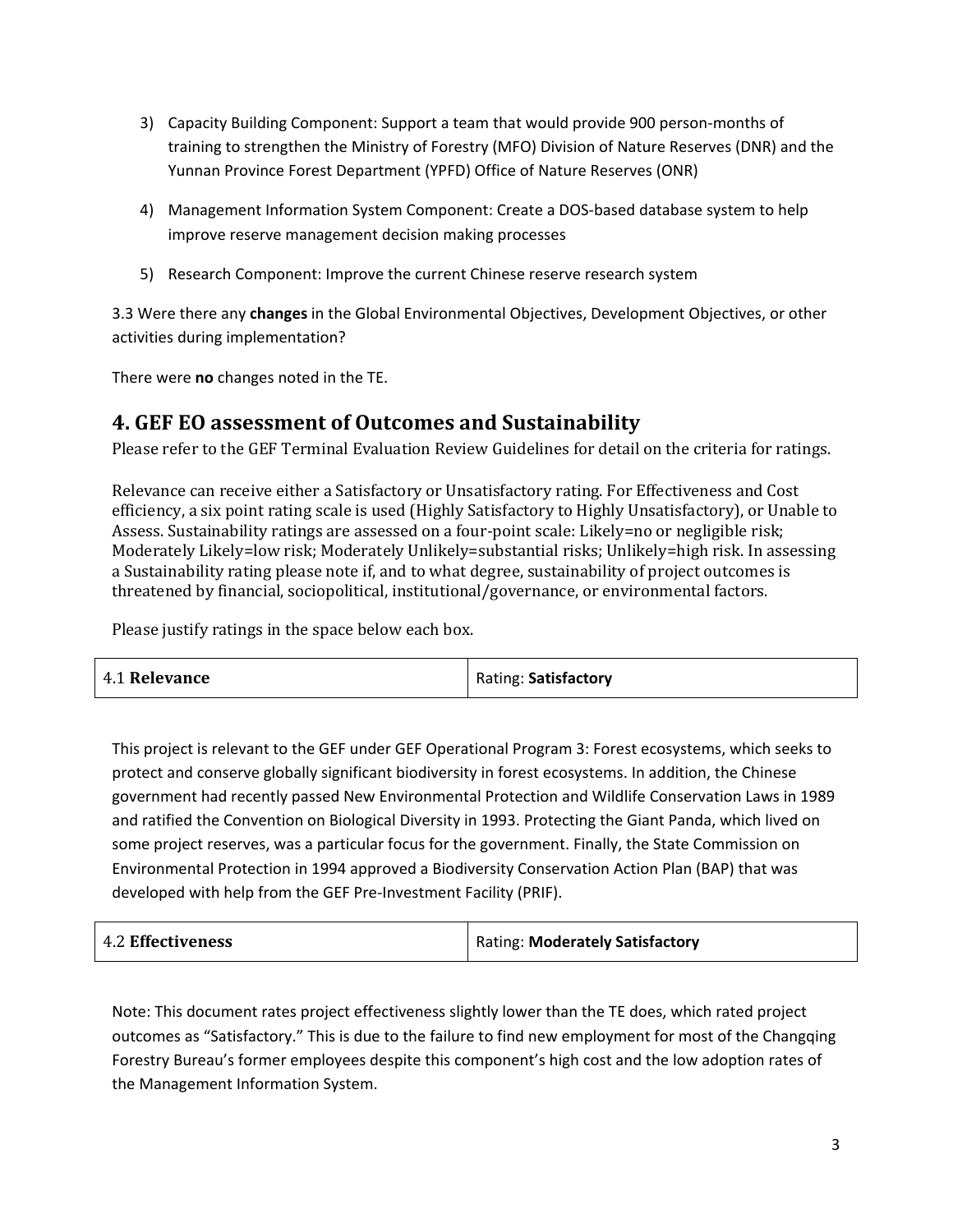**Summary:** Possibly as a result of project activities, the mountain reserves saw their vegetation cover increase from 90 percent to 95 percent from 1995 to 2001. The training program appears to have reached a number of staff across all of the reserves, though little mention is made of how successful these training programs were in practice. The reserves also carried out infrastructure improvements and community engagement activities. Closing the Changqing Forestry Bureau ended up altering the Enterprise Restructuring Component from being biodiversity land-use conflict resolution pilot project in favor of simply relocating or creating new job opportunities for fired workers. The attempt to find new employment for these workers was the least successful part of the project. The project supported the development of a computerized Management Information System, but adoption rates remained low. The project also supported research projects that appear to have improved local biodiversity knowledge.

In addition, the Golden Monkey and Golden Takin population numbers increased in the project mountain reserves. While Giant Panda sightings had increased, it was unclear if this counted as a statistically defensible increase in their population due to the project. With this said, the local Giant Panda habitats at all but one of the reserves increased in size. Poyang Lake saw an increase in observed waterbird species and the local Siberian Crane population. The Wuyishan Nature Reserve, using project assistance, was successfully nominated as a World Heritage Cultural and Natural Site (WHCNS).

**1)** Nature Reserve Component: Improve management at 5 key reserves, along with improving local infrastructure and improving the local communities' roles in reserve management. These 5 reserves are Xishuangbanna (which is made up of 4 sub-reserves), Wuyishan, Qinling, Poyang Lake and Shennongjia. **Satisfactory**

The TE focuses on the community outreach part of this component. This part of the project supported these 4 initiatives: 1) Holding meetings with local communities explaining the benefits of comanagement, 2) Providing training for Reserve staffs in Participatory Rural Appraisal (PRA) and biodiversity advocacy, 3) Creating Stakeholder Committees charged with carrying out PRAs, collect resource use data and addressing local communities' problems with their local Reserve and 4) Having the Stakeholder Committees and Reserve staff write Community Resource Management Plans and Co-Management Contracts that explicitly spell out both Reserve staffs' and local communities' responsibilities for managing the Reserves. Community co-management activities were carried out in 8 pilot communities across 6 of the project reserves.

In order to support these initiatives, the project also 1) introduced a community investment grant program to promote sustainable local development, 2) held public education programs to promote the benefits the Reserves bring to local communities, 3) started summer camps and other community outreach programs and 4) carried out M&E to ensure equitable development and to ensure proper project implementation.

On the management side, the project also supported 1) writing and implementing new Reserve management plans, 2) upgrading Reserve management infrastructure on site (guard posts, field kits, communications technology, etc.) and 3) improving the Wuyishan Nature Reserve through creating a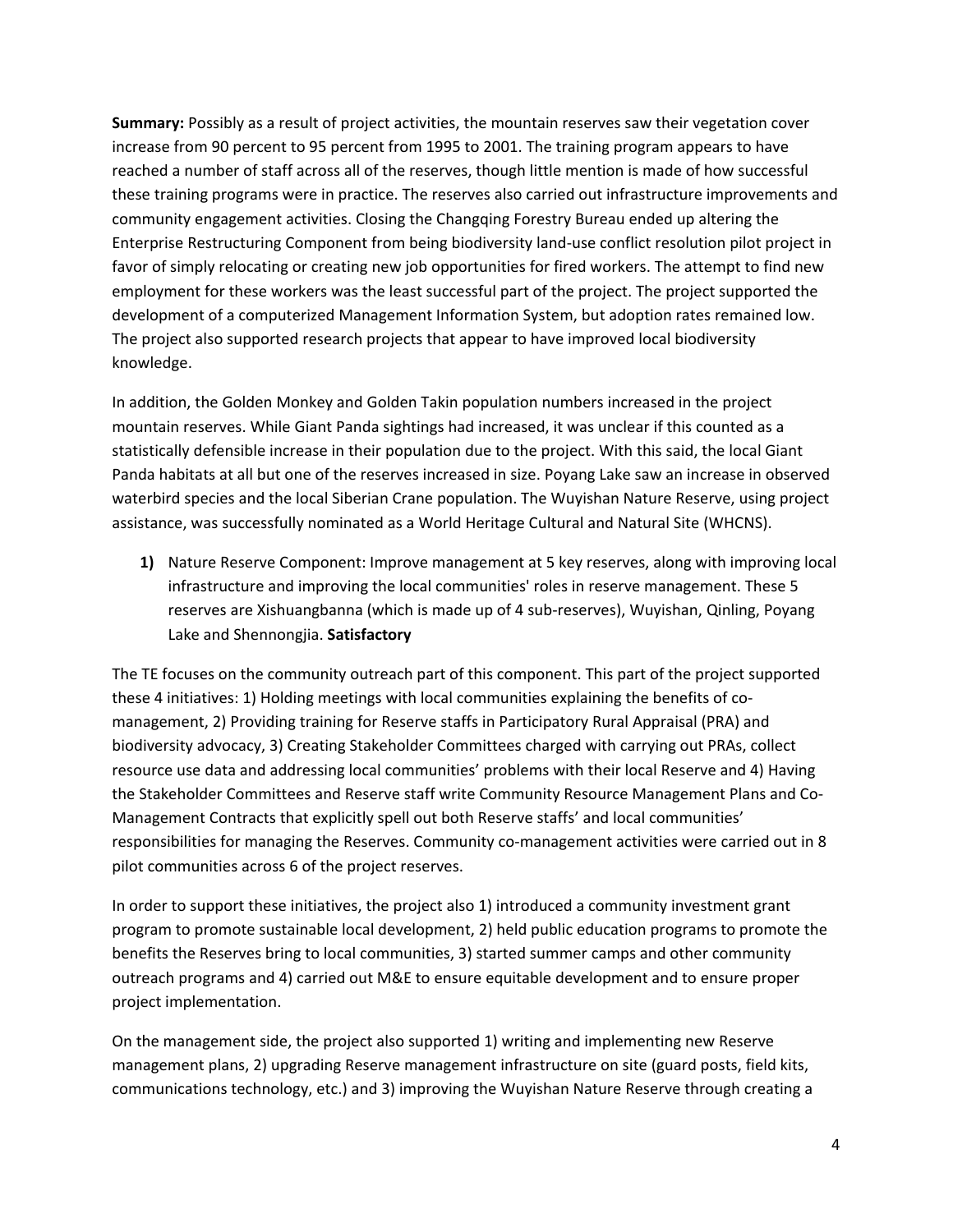wildlife corridor to connect different parts of the Reserve and writing a National Forestry Reserve System Plan (NFRSP).

**2)** Enterprise Restructuring Component: Set up a biodiversity land-use conflict resolution pilot project that would aim to restructure timber extraction near the Qinling Reserve Group. **Moderately Unsatisfactory**

The two forest farms in question were state-owned farms under the Changqing Forestry Bureau. Their activities threatened local panda habitats. According to the TE, "the entire forestry area was to be legally designated as a national-level nature reserve, with a core zone of 11,000 ha and an experimental zone of 19,000 ha" (TE, p. 3). This core zone was the main local panda habitat. In preparation for this project, the government stopped all human economic activities in the core zone in late 1993 when the Changqing Forestry Bureau was closed down to create the Changqing Nature Reserve.

When the government shuttered the Changqing Forestry Bureau, it eliminated the farms that threatened the Qingling Reserve. A total of 2,262 employees lost their jobs as a result, though not all of these employees had been directly involved in logging. 220 joined the Changqing Nature Reserve Bureau. The other employees chose 1 out of 3 options financed by the project: the "job creation program," the "job transfer with earmarked capital" option and the "relocation package." This does not include 549 retirees.

1,006 employees chose to participate in the "job creation program," which was the most expensive option at US\$10,800 per employee. Only 206 of these employees were still at their new employee as of June 2002, while the other 800 had been laid off and subsequently received relocation support. Two new state-owned enterprises (SOE) were set up using project funding, but these SOEs were not financially viable and were facing closure. According to the TE, "this redeployment option has been both commercially unsuccessful and the least cost-effective of the three," (TE, p. 8) which is concerning since this was the most popular option.

150 employees opted for the "job transfer with earmarked capital" option. This option paid out around US\$3,400 per employee. Unfortunately, many of these employees were fired again due to lacking their new jobs' required skills or being of too advanced an age. Local and provincial governments thus had to step in to ensure their livelihoods. Another 187 employees chose the "relocation package." This cost the project an average of US\$6,400 per employee. The TE claims the majority of these workers are happy with this arrangement.

**3)** Capacity Building Component: Support a team that would provide 900 person months of training to strengthen the Ministry of Forestry (MFO) Division of Nature Reserves (DNR) and the Yunnan Province Forest Department (YPFD) Office of Nature Reserves (ONR) **Satisfactory**

The project helped to develop a national reserve training core curriculum that includes patrolling, data collecting, community co-management and applied biodiversity research. In addition, 13 Nature Reserve (NR) training courses were held, which were attended by over 1,000 NR personnel at least once. An additional 120 NR managers received reserve management and budgeting training. The Yunnan Nature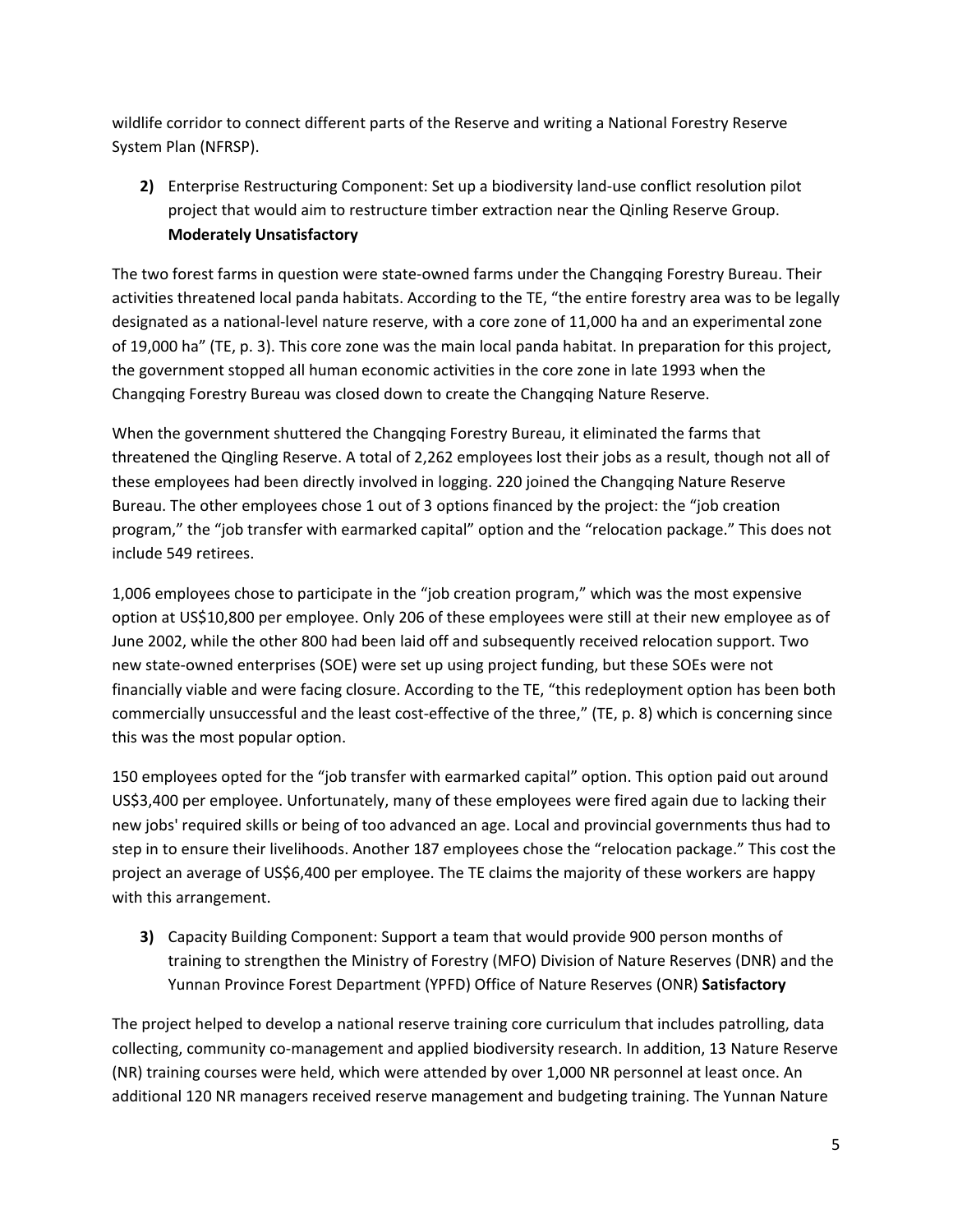Reserve Bureau (NRB) received particular attention due to Yunnan's high level of biodiversity. Since training of trainers received a high priority, it appears good practices are able to spread across reserves nationwide. The project supported the creation of the National Forestry Sector Reserve System Plan (NFSRSP), which is China's (then) new systematic reserve personnel training program, which included training plans for over 1,600 other reserves of various sizes throughout China.

**4)** Management Information System Component: Create a DOS-based database system to help improve reserve management decision making processes **Moderately Satisfactory**

This was changed to a Windows-based system because this turned out to be simpler to use and develop. The system operates independently at the reserve, state government and central government level, with information moving from the local level upwards. It was operational at all 9 project reserves, but there was no movement to expand the system to other reserves at that point despite initial plans to do so. There was the risk that the Management Information System would become obsolete before it was widely adopted.

**5)** Research Component: Improve the current Chinese reserve research system **Satisfactory**

The project supported a total of 65 local research projects. 6 of these were biodiversity baselines study projects to catalog the different species across all 9 project reserves. These projects were competitively selected. According to the TE, "more emphasis on determining the status, distribution and ecological requirements of target species, and less on making comprehensive species inventories (lists), would have been appropriate" (TE, p. 10). 59 additional projects with a narrower focus were also supported. These were chosen through a competitive small grants program. The TE states that "in the opinion of the reserve managers, the small grants were most valuable in addressing specific questions related to reserve management" (TE, p. 10). The small grants projects also helped to strengthen ties and working relationships between reserve managers, local universities and research institutes. The project also supported a technical review of the research papers that found that over 90 percent were of high technical quality.

| 4.3 Efficiency | Rating: Satisfactory |
|----------------|----------------------|
|                |                      |

**Summary:** The TE gives little reason to believe the project had any major efficiency issues, though the sections discussing delays contained little information. The project came in under budget from the GEF perspective.

**Delays:** The TE briefly mentions delays and extensions in passing, but fails to expand upon these issues. The TE states that "although the development and implementation of the management plan have been delayed and thus affected their functions, NRMP has great effect and influence on reserve objective management and quantitative assessing" (TE, p. 28). However, the TE does not explain how long this delay was for or why the delay occurred. Towards the project's end, an extra year was added to ensure remaining project tasks could be completed. This meant the project took 7 years instead of 6 years as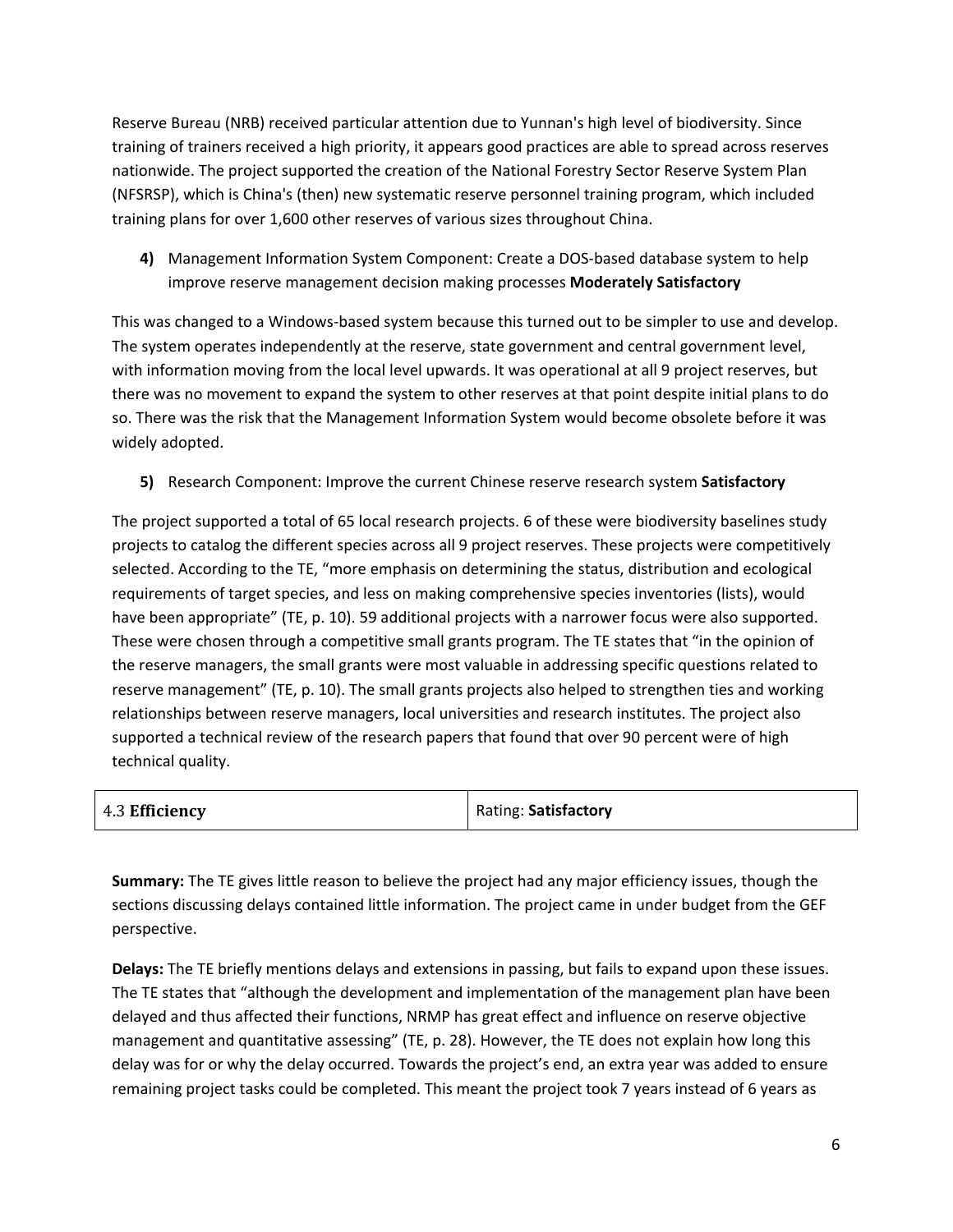initially planned. The TE does not explicitly say which project tasks had to be completed in this extra final year.

**Redundancy Issue:** The project sponsored writing eco-tourism plans for 4 of the reserves. However, once 1 of the plans was chosen as the model, the other 3 plans were re-written to match that model. These other 3 plans appear to have been of low quality.

**Cost Issues:** The TE makes no note of any cost or financial management problems with the project. The reason GEF financing was slightly above the planned level was "because the grant was originally denominated in SDRs, but disbursed in US\$, and the US\$ depreciated by almost 9% vis-a-vis the SDR over the project implementation period" (TE, p. 12). Only the capacity building component turned out to be more expensive from a GEF financing perspective (coming to 125 percent of the appraisal estimate), while the other components all came in under budget. However, Chinese government support for the enterprise restructuring component turned out to be 205 percent of the initial appraisal, likely due to the government's decision to close down the relevant enterprises and move all of the workers to new jobs, which was different from and more expensive than initial plans.

| Rating: Moderately Likely |
|---------------------------|
|                           |

**Summary:** The Chinese government and state governments remained committed to the reserves both politically and financially. In addition, reserves staff now had community outreach and co-management experience, which made them more sensitive to local communities' needs, which creates the potential to build long-term local support for the reserves. Lastly, institutional capacity-building through training remained an ongoing goal for reserve staff.

The project's sustainability rating is assessed according to the following 4 risk categories:

#### Environmental: **Unable to Assess**

The TE gives no information to judge environmental risks to project sustainability.

#### Financial: **Likely**

Chinese central and local government support to the reserves remained constant or rising for the fiscal year 2003 budgets.

#### Sociopolitical: **Moderately Likely**

The central government remained supportive of the reserves. Each project reserve had to create a postproject plan to implement or continue community co-management techniques, which created the potential for keeping local communities engaged. While reserve staff had also become more sensitive to local needs through training and community outreach initiatives, reserve management had also often expanded the size of zones where resource use had to be sustainable, which created the potential for conflict with local communities.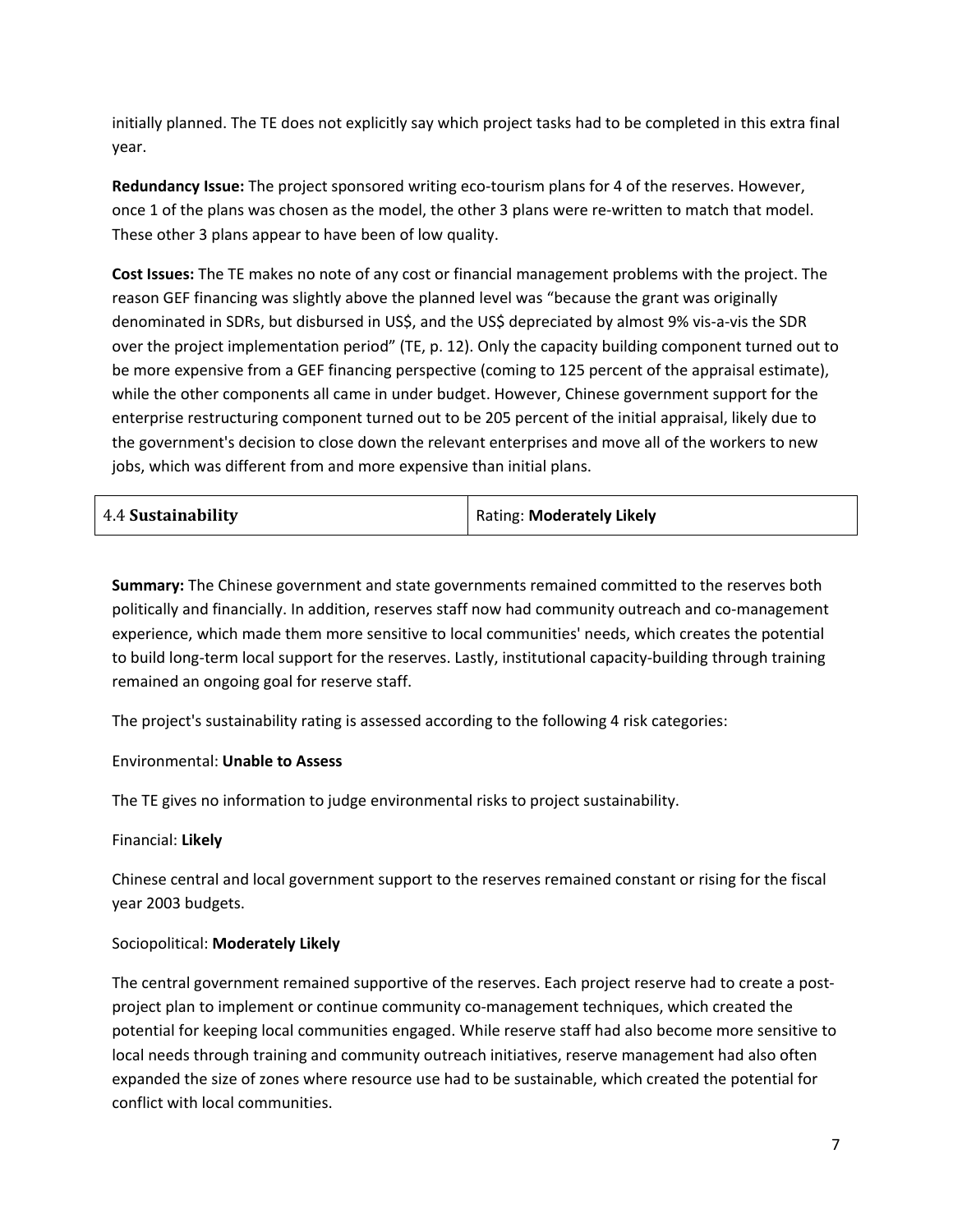### Institutional: **Likely**

Not only had over 1,000 personnel received training, but trainers had also received training. This creates the potential for ongoing capacity building. The creation of the nature reserve conservation training core curriculum and the National Forestry Sector Reserve System Plan also suggest that the commitment to training due to this project would remain constant.

### **5. Processes and factors affecting attainment of project outcomes**

5.1 Co-financing. To what extent was the reported co-financing essential to the achievement of GEF objectives? If there was a difference in the level of expected co-financing and actual co-financing, then what were the reasons for it? Did the extent of materialization of co-financing affect project's outcomes and/or sustainability? If so, in what ways and through what causal linkages?

The PD originally estimated that the project would receive US\$2.4 million from the Chinese central government, along with US\$1.6 million from provincial governments and US\$1.7 million from beneficiaries. This comes to a total in US\$5.7 million. Instead, the project received US\$16.9 million from Chinese government sources, though the TE does not differentiate between the amounts from different government tiers. The TE notes that this higher than expected co-financing helped to carry out project activities, especially regarding the altered plans for Changqing.

5.2 Project extensions and/or delays. If there were delays in project implementation and completion, then what were the reasons for it? Did the delay affect the project's outcomes and/or sustainability? If so, in what ways and through what causal linkages?

The TE briefly mentions delays and extensions in passing, but fails to expand upon these issues. The TE states that "although the development and implementation of the management plan have been delayed and thus affected their functions, NRMP has great effect and influence on reserve objective management and quantitative assessing" (TE, p. 28). However, the TE does not explain how long this delay was for or why the delay occurred. Towards the project's end, an extra year was added to ensure remaining project tasks could be completed. This meant the project took 7 years instead of 6 years as initially planned. The TE does not explicitly say which project tasks had to be completed in this extra final year.

5.3 Country ownership. Assess the extent to which country ownership has affected project outcomes and sustainability? Describe the ways in which it affected outcomes and sustainability, highlighting the causal links:

The Chinese government continued to financially support the project reserves. The Chinese government expected to use the National Forestry Sector Reserve System Plan to expand the training program across roughly 1,700 reserves in China, but this had not yet been carried out. Some staff at non-project reserves had received training to use the Management Information System, but this was not yet widespread. In addition, the Chinese government closed down the Changqing Forestry Bureau to create the Changqing Nature Reserve, which reflects a commitment to Reserve creation and support.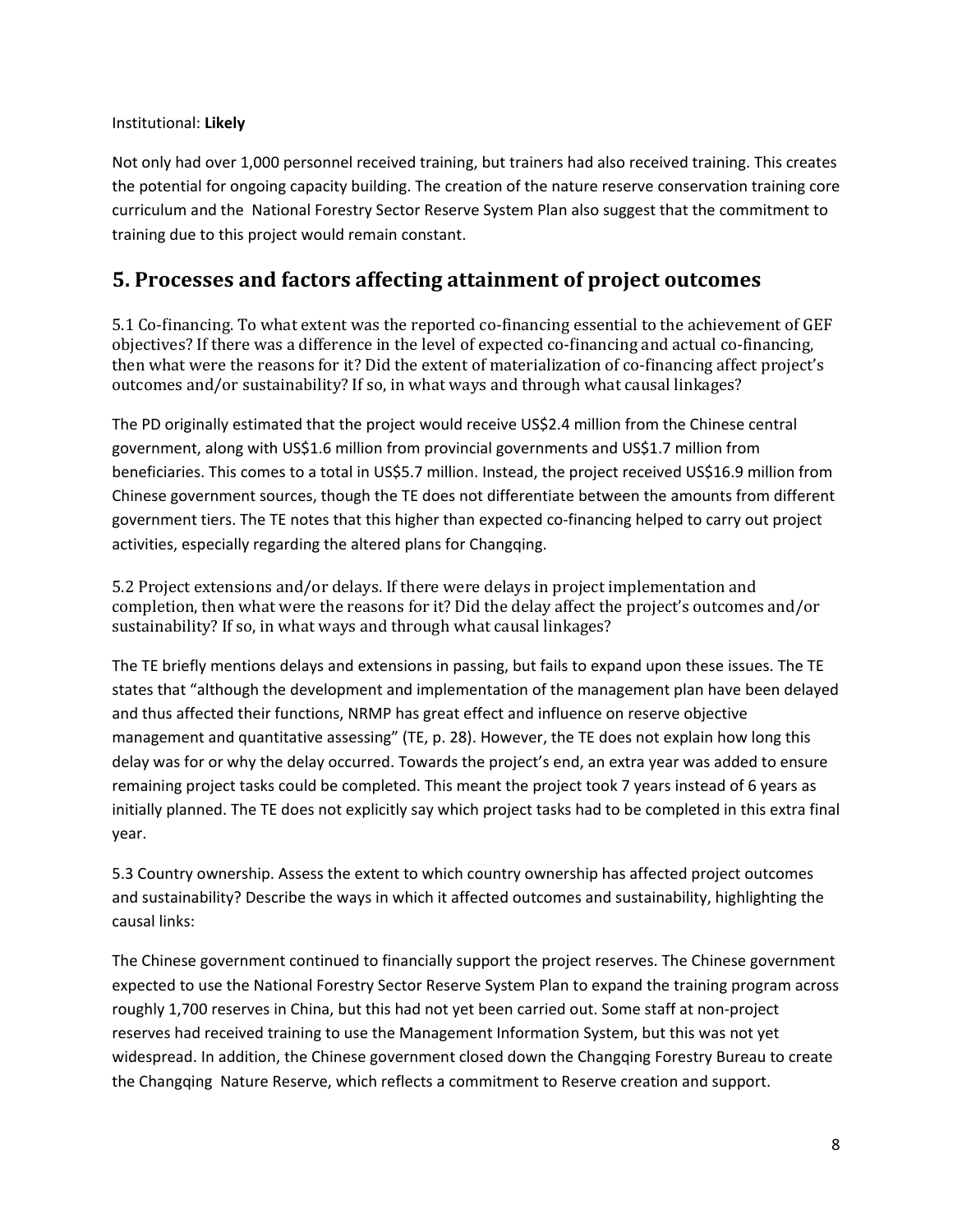## **6. Assessment of project's Monitoring and Evaluation system**

Ratings are assessed on a six point scale: Highly Satisfactory=no shortcomings in this M&E component; Satisfactory=minor shortcomings in this M&E component; Moderately Satisfactory=moderate shortcomings in this M&E component; Moderately Unsatisfactory=significant shortcomings in this M&E component; Unsatisfactory=major shortcomings in this M&E component; Highly Unsatisfactory=there were no project M&E systems.

Please justify ratings in the space below each box.

| 6.1 M&E Design at entry | Rating: Satisfactory |
|-------------------------|----------------------|
|-------------------------|----------------------|

The PD has a well-defined M&E schedule that is integrated into the project's overall schedule. The schedule includes when each indicator should have data collected. In addition, the PD clearly defines numerous indicators in Annex 11. These indicators are in-line with best practices (i.e., they are SMART - Specific; Measurable; Achievable and Attributable; Relevant and Realistic; Time-bound, Timely, Trackable and Targeted). Annex 11 also mentions when indicators will have different types of data collected (baseline, annual, midpoint, endpoint, etc.). The M&E design also included training for guards at the reserves to collect M&E data as part of their regular patrols. The design also calls for localizing M&E during implementation to suit each of the Reserve's needs. The one drawback with the M&E design is that the line items in the budget are vague. It is unclear if the "Inventories and Monitoring System" covers the entire M&E process (including the Mid-Term Review, etc.) or just the guards' data collection process. This line item is US\$1.193 million or about 6 percent of the total base cost.

| 6.2 M&E Implementation | Rating: Satisfactory |
|------------------------|----------------------|
|------------------------|----------------------|

The TE notes that the M&E teams kept to the implementation schedule. In addition, the TE notes that the World Bank supervision helped to ensure the SFA maintained a high standard when conducting M&E missions. There appears to have been skills transfer to local consultants involved in the M&E process. The TE also notes that the Mid-Term Review in particular "was timely and made appropriate recommendations," (TE, p. 15) including how to best finish drafting the eco-tourism plans. Each project reserve now has its own M&E process underway. The guard patrol data collection plan appears to be working satisfactorily according to the TE. M&E has been adopted as part of the Chinese nature reserve Master Plan.

### **7. Assessment of project implementation and execution**

Quality of Implementation includes the quality of project design, as well as the quality of supervision and assistance provided by implementing agency(s) to execution agencies throughout project implementation. Quality of Execution covers the effectiveness of the executing agency(s) in performing its roles and responsibilities. In both instances, the focus is upon factors that are largely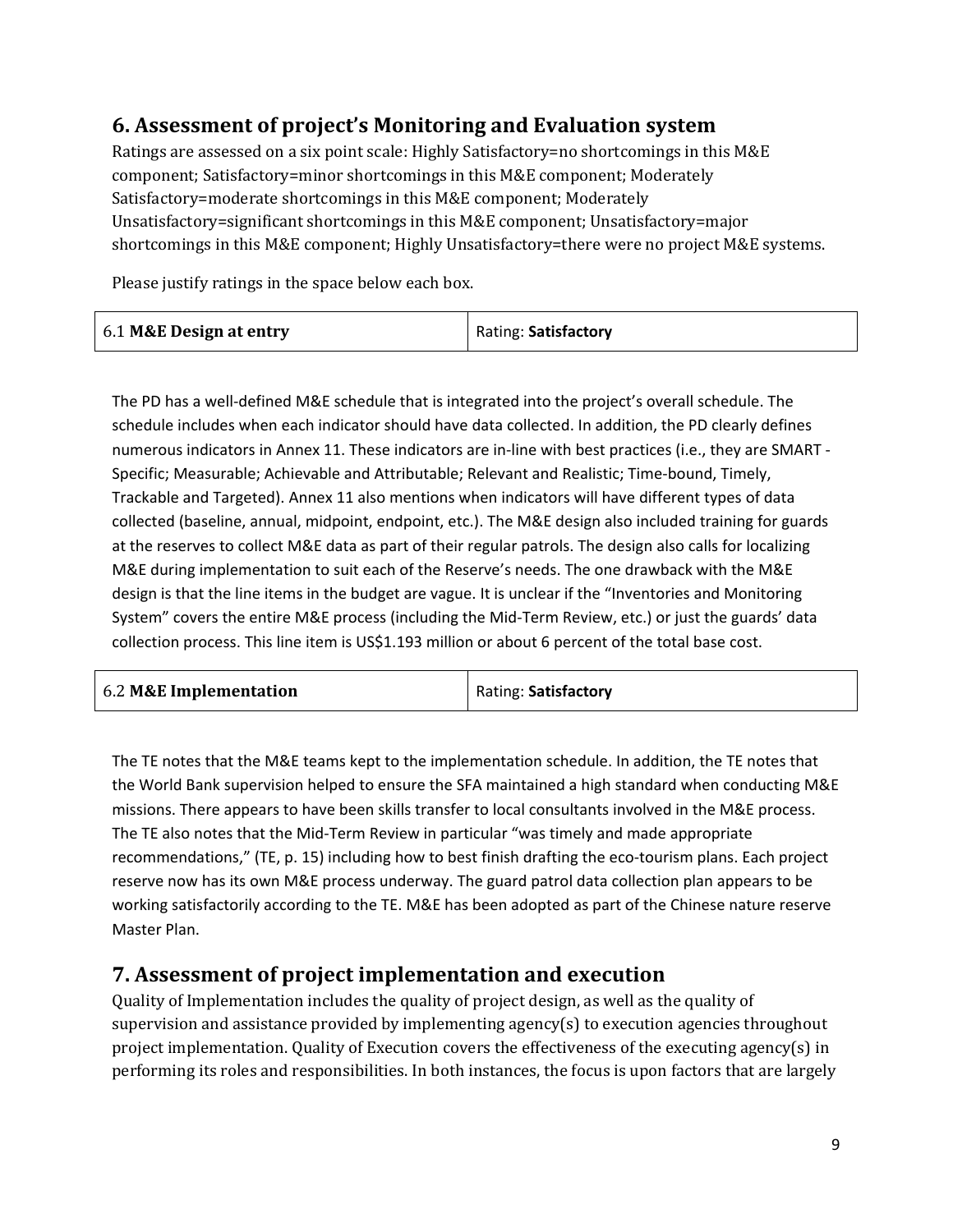within the control of the respective implementing and executing agency(s). A six point rating scale is used (Highly Satisfactory to Highly Unsatisfactory), or Unable to Assess.

Please justify ratings in the space below each box.

| 7.1 Quality of Project Implementation | Rating: Satisfactory |
|---------------------------------------|----------------------|
|---------------------------------------|----------------------|

According to the TE, the World Bank designed a project that was both ambitious and achievable. In addition, the World Bank remained active in overseeing project activities. The TE and the SFA considered the World Bank's implementation of the M&E program to be satisfactory, including keeping a proper schedule and transferring skills to local consultants.

| 7.2 Quality of Project Execution | Rating: Satisfactory |
|----------------------------------|----------------------|
|                                  |                      |

The TE praises the executing agency's performance. The TE does not note any major instances of project outputs that were not finished or near completion. In addition, the SFA practiced adaptive management, such as re-allocating time and resources for finishing the eco-tourism plans following the MTR's recommendations. Work was carried out an all project components.

### **8. Assessment of Project Impacts**

*Note - In instances where information on any impact related topic is not provided in the terminal evaluations, the reviewer should indicate below that this is indeed the case. When providing information on topics related to impact, please cite the page number of the terminal evaluation from where the information is sourced.*

8.1 Environmental Change. Describe the changes in environmental stress and environmental status that occurred by the end of the project. Include both quantitative and qualitative changes documented, sources of information for these changes, and how project activities contributed to or hindered these changes. Also include how contextual factors have contributed to or hindered these changes.

With only one exception, the mountain nature reserves saw their vegetation cover increase from an average of about 90 percent in 1995 to 95 percent in 2001. Giant Panda habitats also increased in size at all but one reserve. The majority of the reserves also saw a decrease in logging, hunting and forest fires (TE, p. 6).

8.2 Socioeconomic change. Describe any changes in human well-being (income, education, health, community relationships, etc.) that occurred by the end of the project. Include both quantitative and qualitative changes documented, sources of information for these changes, and how project activities contributed to or hindered these changes. Also include how contextual factors have contributed to or hindered these changes.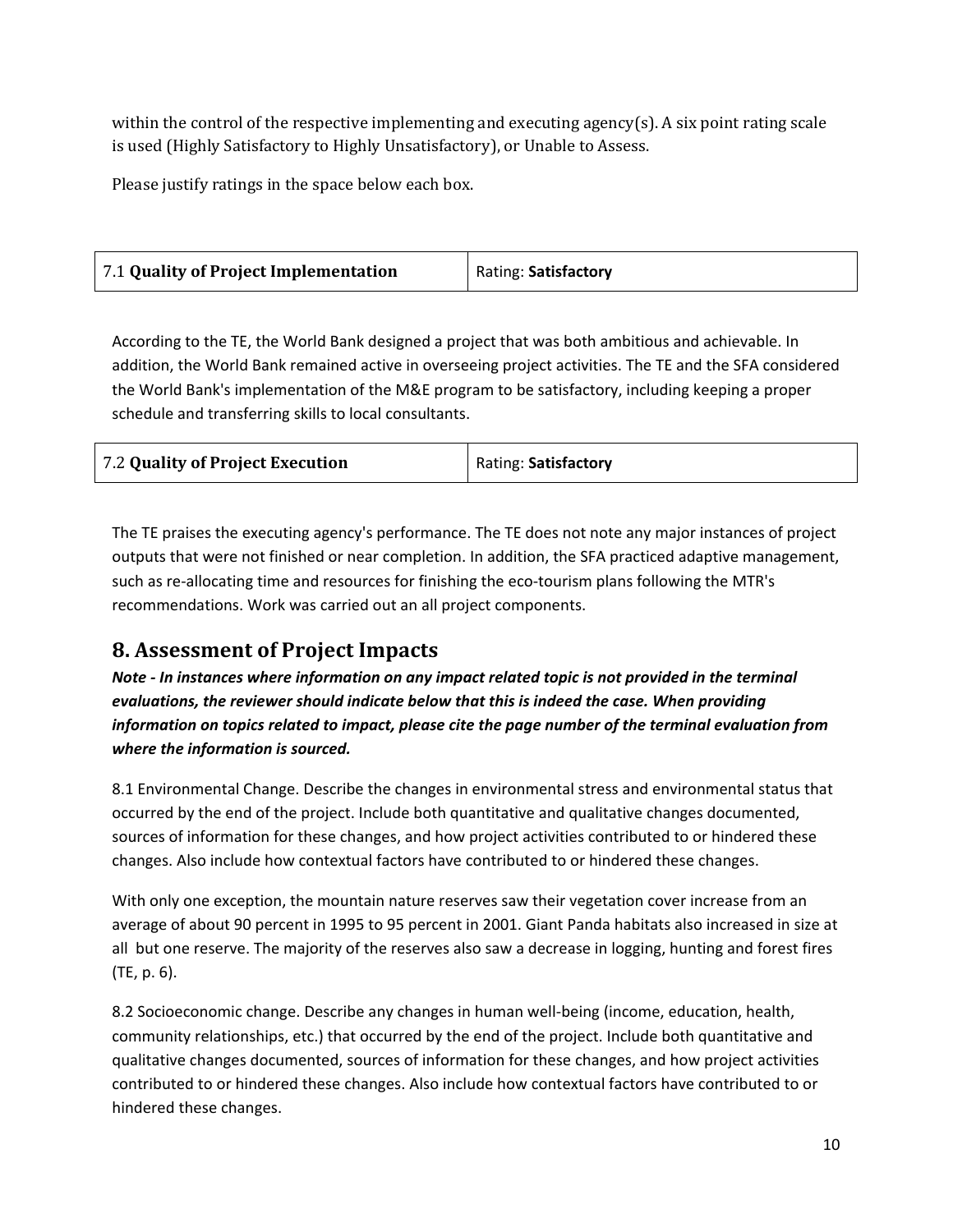The main component focusing on socioeconomic change was the enterprise restructuring program. 2,262 employees lost their jobs at the Changqing Forestry Bureau when the government closed it. 352 employees were unable to subsequently find work, while 549 retired. 1,006 employees had chosen to take part in the job creation program, but 800 of these employees had been laid off at one point or another. These 800 workers often took relocation packages. A further 187 employees who relocated to their home villages appear to have maintained their standard of living. State and local governments also often had to step in to ensure former Changqing Forestry Bureau workers retained their standard of living (TE, p. 8).

8.3 Capacity and governance changes. Describe notable changes in capacities and governance that can lead to large-scale action (both mass and legislative) bringing about positive environmental change. "Capacities" include awareness, knowledge, skills, infrastructure, and environmental monitoring systems, among others. "Governance" refers to decision-making processes, structures and systems, including access to and use of information, and thus would include laws, administrative bodies, trustbuilding and conflict resolution processes, information-sharing systems, etc. Indicate how project activities contributed to/ hindered these changes, as well as how contextual factors have influenced these changes.

### a) Capacities:

More than 1,000 NR staff received training through the project. 120 reserve managers received training "in the principles of management planning and budgeting, environmental awareness and adaptive management." Each reserve now had their own part-time trainers on staff. The creation of the National Forestry Sector Reserve System Plan ensures continuing training at the project reserves (TE, pp. 8-9).

### b) Governance:

The Windows-based Management Information System creates the potential to share information and enhance adaptive management capacity. The 6 baseline data projects and 59 smaller research projects also increased local biodiversity knowledge. Carrying out these studies also increased ties between the reserves, local universities and research institutions (TE, pp. 9-10).

8.4 Unintended impacts. Describe any impacts not targeted by the project, whether positive or negative, affecting either ecological or social aspects. Indicate the factors that contributed to these unintended impacts occurring.

The TE does not mention any unintended impacts relating to this project.

8.5 Adoption of GEF initiatives at scale. Identify any initiatives (e.g. technologies, approaches, financing instruments, implementing bodies, legal frameworks, information systems) that have been mainstreamed, replicated and/or scaled up by government and other stakeholders by project end. Include the extent to which this broader adoption has taken place, e.g. if plans and resources have been established but no actual adoption has taken place, or if market change and large-scale environmental benefits have begun to occur. Indicate how project activities and other contextual factors contributed to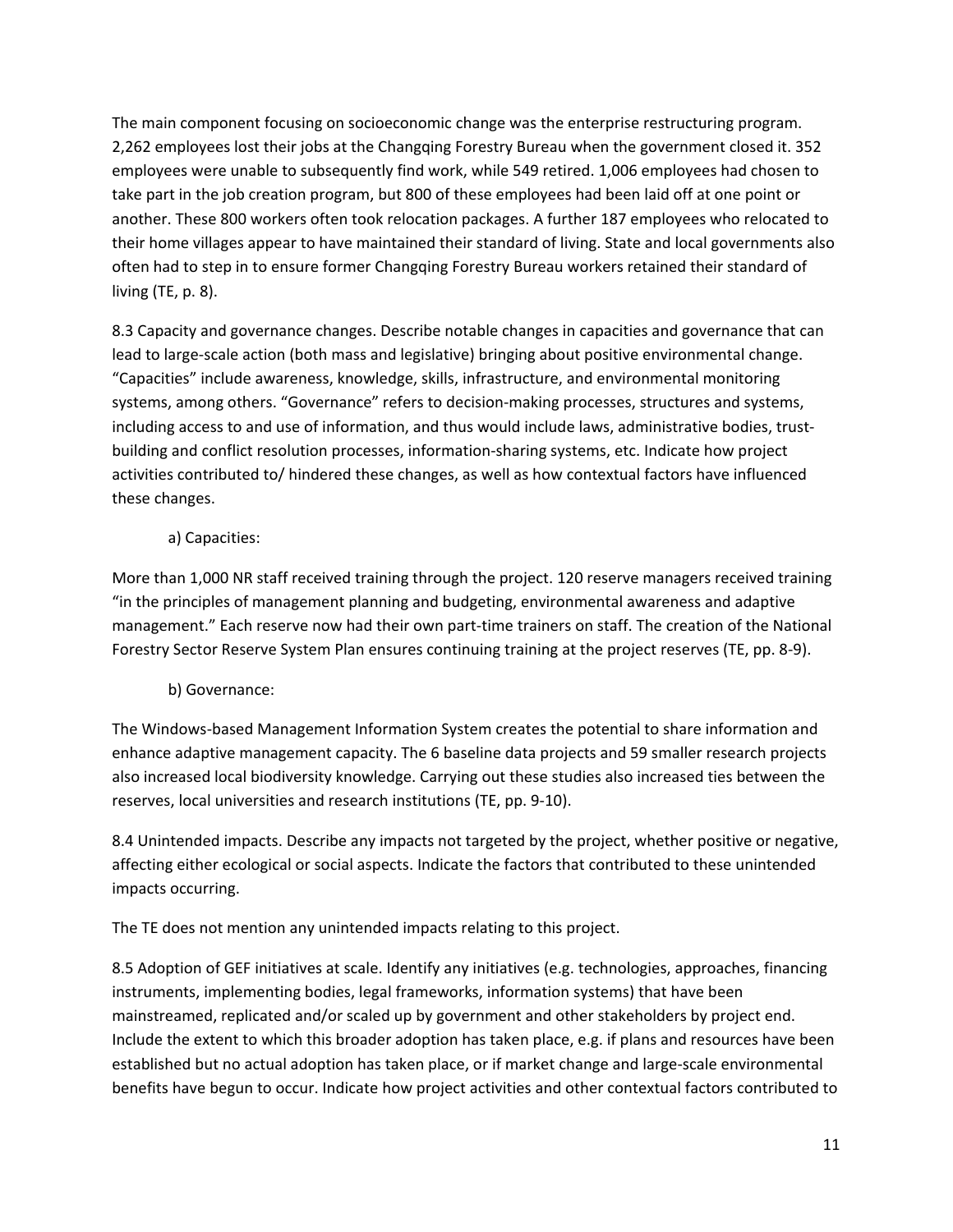these taking place. If broader adoption has not taken place as expected, indicate which factors (both project-related and contextual) have hindered this from happening.

The National Forestry Sector Reserve System Plan has created the groundwork to expand the training program across roughly 1,700 reserves in China, but this had not yet been carried out. Some staff at non-project reserves had received training to use the Management Information System, but this was not yet widespread. There was worry the Management Information System would become obsolete before it was widely used or adopted (TE, p. 9).

## **9. Lessons and recommendations**

9.1 Briefly describe the key lessons, good practices, or approaches mentioned in the terminal evaluation report that could have application for other GEF projects.

The points below were included as part of the TE's "Lessons Learned" section.

Overall Project Design:

- Design projects to carry out project tasks simultaneously instead of sequentially. This will allow for equal focus on all project components. While this allowed the project to focus on training and planning over infrastructure, in practice the project design "limited the duration, the flexibility and probably the impact of the management action phase" (TE, p. 16).
- Greater focus on replication. The attempts to replicate and raise funding for replication during the project's later phases were lacking.

Specific Project Components:

- Instead of trying to survey every specie on the reserves at once, focus on priority species. This would allow for adaptive management during the earlier parts of the project.
- "The planning process needs to be updated and master management plan adjusted every 3-5 years" (TE, p. 16).

Community Nature Reserve Co-management:

- Since most reserve staff have little experience with community outreach, early community projects should be limited in scope. These can be scaled up as capacity increases.
- Reserve co-management needs to be consistent with local development plan.
- Hands-on training working on projects is preferable to ensure ongoing staff commitment.
- Central government support will be required because state government support is often inadequate.

Biodiversity information management: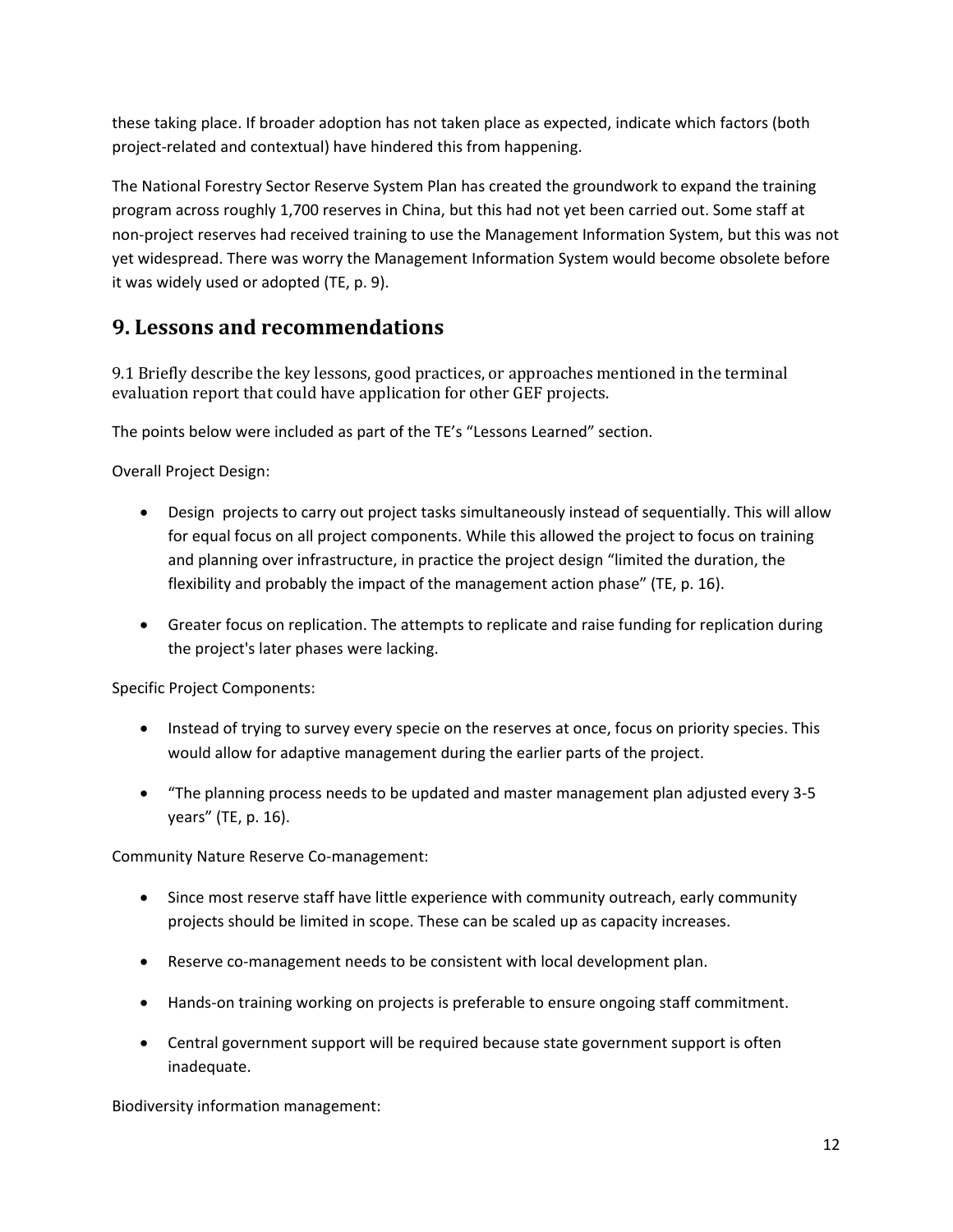- Adaptive management requires regular monitoring of target species and habitats.
- To ensure that patrol staff are committed to conservation, have them be involved in monitoring. This is also cost-effective.
- Monitoring information systems require an ongoing source of funding.

Targeted conservation research:

• The central government should support targeted conservation research, which will help develop local expertise and effective solutions.

9.2 Briefly describe the recommendations given in the terminal evaluation.

The TE does not have a dedicated "Recommendations" section, but the following can be inferred from or were stated in the TE's body:

- The World Bank, when supervising a separate project in China (the Sustainable Forestry Development Project) in 2004, should also take a look at the management plans and finances of overlapping nature reserves to ensure the project's benefits have continued to bear fruit.
- A review of the Management Information System should be conducted to determine how useful and compatible it would be to upscale its use to other reserves. If this is possible, then that plan should be carried out.
- The central government should support targeted conservation research, which will help develop local expertise and effective solutions.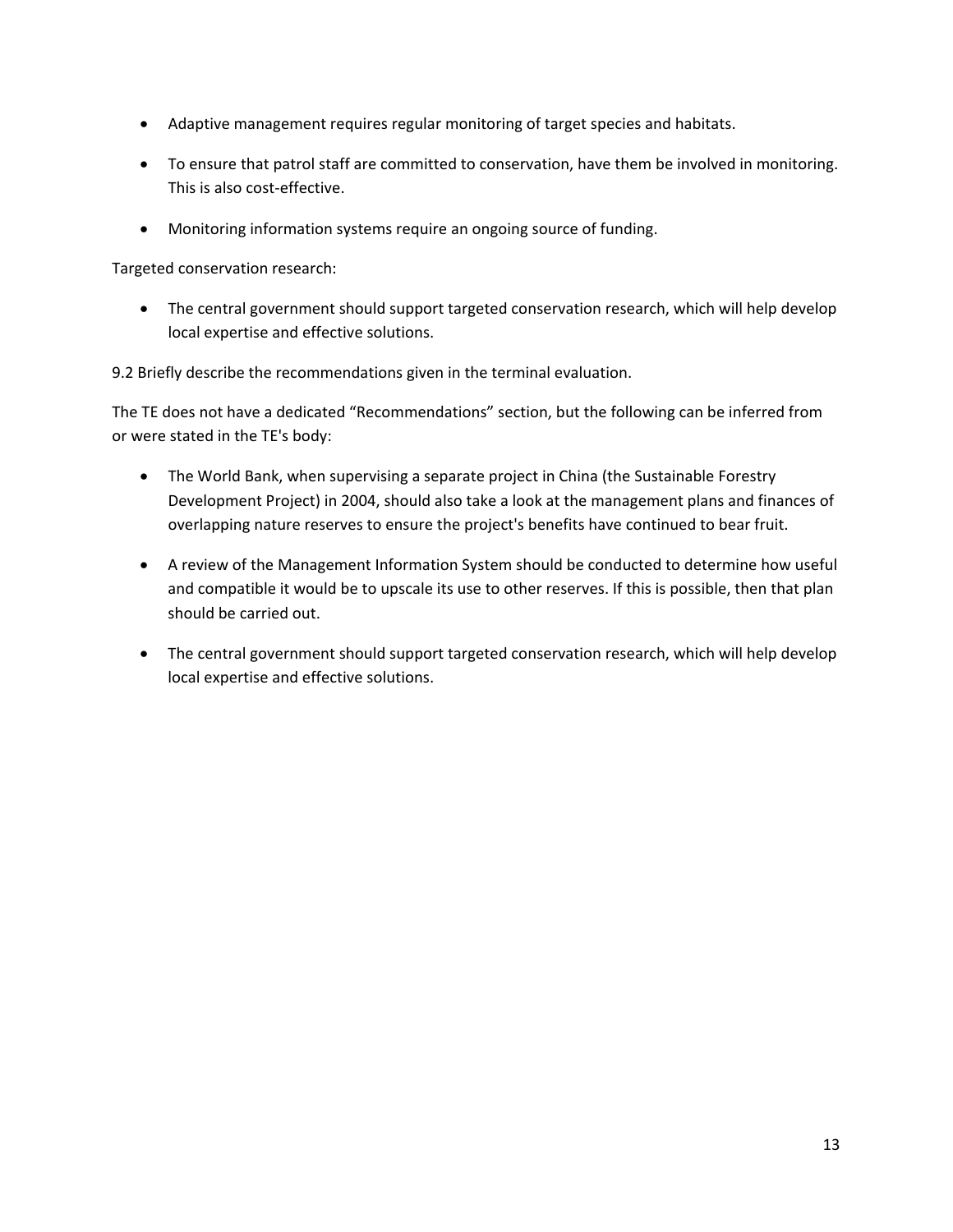## **10. Quality of the Terminal Evaluation Report**

A six point rating scale is used for each sub-criteria and overall rating of the terminal evaluation report (Highly Satisfactory to Highly Unsatisfactory)

| Criteria                                                                                                                                                | <b>GEF EO comments</b>                                                                                                                                                                                                                                                                                                                                                                                                      | Rating    |
|---------------------------------------------------------------------------------------------------------------------------------------------------------|-----------------------------------------------------------------------------------------------------------------------------------------------------------------------------------------------------------------------------------------------------------------------------------------------------------------------------------------------------------------------------------------------------------------------------|-----------|
| To what extent does the report<br>contain an assessment of relevant<br>outcomes and impacts of the<br>project and the achievement of the<br>objectives? | The TE was largely consistent. However, the TE does not consider<br>Output 2: Enterprise Restructuring to have been truly altered<br>even though the nature of this output changed considerably due<br>to government action around the project's beginning. The TE<br>should have considered this a changed DO, which it did not.                                                                                           | <b>MS</b> |
| To what extent is the report<br>internally consistent, the evidence<br>presented complete and convincing,<br>and ratings well substantiated?            | The TE is internally consistent when addressing project successes<br>and failures. However, some of the negative aspects, while often<br>small, could have been explained in greater detail.                                                                                                                                                                                                                                | <b>MS</b> |
| To what extent does the report<br>properly assess project<br>sustainability and/or project exit<br>strategy?                                            | The TE notes the high level of government financial support for<br>ongoing project reserve activities, as well as the institutional basis<br>for ongoing training and capacity-building. However, the TE does<br>not address when this training was expected to be expanded.                                                                                                                                                | <b>MS</b> |
| To what extent are the lessons<br>learned supported by the evidence<br>presented and are they<br>comprehensive?                                         | The lessons learned are evidence-based. However, they fail<br>to mention adequately address issues like the problems<br>drafting and implementing eco-tourism plans. In addition,<br>the "Lessons Learned" should have addressed how to<br>overcome the difficulties in finding new opportunities for<br>workers displaced due to creating new reserves.                                                                    | <b>MS</b> |
| Does the report include the actual<br>project costs (total and per activity)<br>and actual co-financing used?                                           | The TE includes budget line items in the "Project Costs and<br>Financing" section in Annex 2. The numbers given are adequate<br>though issues like the higher than estimated cost for the Research<br>component are not addressed. In addition, the TE does not<br>address the quality of financial management during the project.<br>Even if financial management was flawless, this would be worth<br>briefly addressing. | <b>MS</b> |
| Assess the quality of the report's<br>evaluation of project M&E systems:                                                                                | The TE has no discussion regarding the quality of the M&E design.<br>The TE's section on M&E implementation rates this as<br>"Satisfactory," but this section is underdeveloped and should<br>have included a greater level of detail.                                                                                                                                                                                      | MU        |
| <b>Overall TE Rating</b>                                                                                                                                |                                                                                                                                                                                                                                                                                                                                                                                                                             | <b>MS</b> |

**Overall TE rating: (0.3 \* (4+4)) + (0.1 \* (4+4+4+3)) = 2.4 + 1.5 = 3.9 = Moderately Satisfactory**

## **11. Note any additional sources of information used in the preparation of the terminal evaluation report (excluding PIRs, TEs, and PADs).**

1. Activity Initiation Brief (January 29, 1992)

2. Feasibility Study (for) GEF China - Nature Reserves Investment Program (9 September 1993)